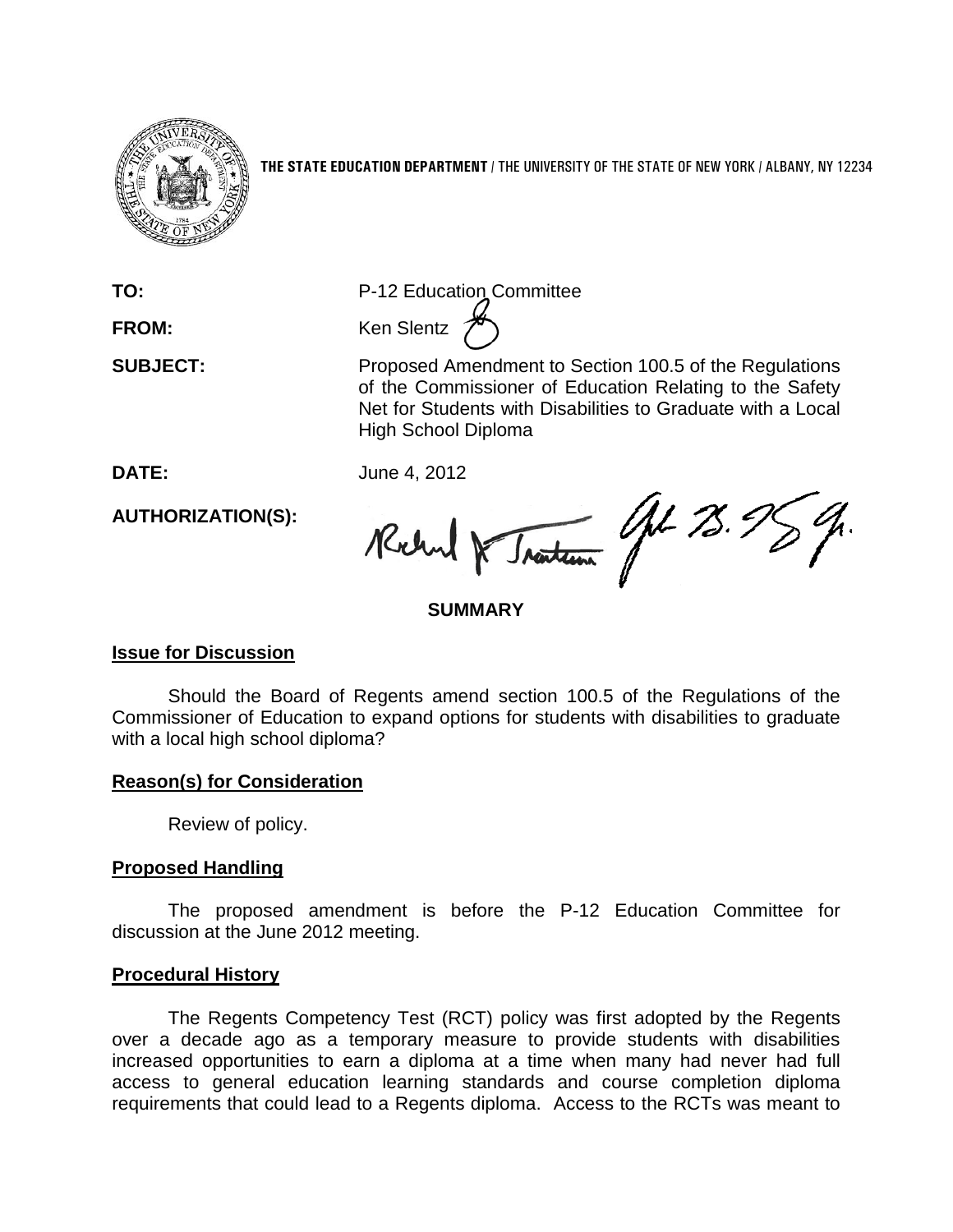terminate once districts had revised their instructional programs to provide full access to the general education standards both in elementary school and when students reached secondary level classes. To provide adequate time for the transition, the Board of Regents delayed the phase out of the  $RCT<sup>1</sup>$  $RCT<sup>1</sup>$  $RCT<sup>1</sup>$  and decided to apply the phase out to the entering cohort of September 2011. Therefore, under current regulations, only the 55-64 pass score Safety Net option to earn a local diploma will continue to remain available to cohorts of students with disabilities who enter ninth grade in September 2011 and thereafter.

### **Background Information**

In January 2012, the Regents discussed the need to consider additional options for students with disabilities to earn a local diploma. Discussions around the Safety Net are intended to address the group of students with disabilities who, with appropriate accommodations, supports and services, can reach the State's learning standards at the Commencement Level.

At the April 2012 Regents Meeting, the Department recommended that the Board expand the safety net options for students with disabilities to earn a local diploma beyond the current option of the 55-64 pass score on the five required Regents exams. Current high school ninth graders must have advance notification to fully understand their options and to plan their future academic programs (i.e., courses of study) in the context of their post-school goals and individualized education program (IEP) transition plans. Upon consideration of public comment, the Regents directed staff to propose regulations to allow students with disabilities, who first enter grade nine in September 2005 or thereafter, to earn a local high school diploma through a compensatory option.

The proposed amendment would expand the safety net options to also authorize a school district to award a local diploma to a student with a disability if the student:

- 1. scores between 45-54 on one or more of the five required Regents exams, other than the English or mathematics exam, but scores higher than 65 on one or more of the required Regents exams, in which case the lower score(s) can be compensated by the higher score(s); and
- 2. obtains a passing score in the subject area of the Regents examination in which he or she received a score of 45-54;

<span id="page-1-0"></span> <sup>1</sup> July 1999 - established new diploma requirements and provided for safety net for students with disabilities entering prior to September 2001; June 2001 - extended safety net for students with disabilities entering prior to September 2005; February 2004 - extended safety net for students entering prior to September 2010; December 2009 - extended safety net for students with disabilities entering prior to September 2011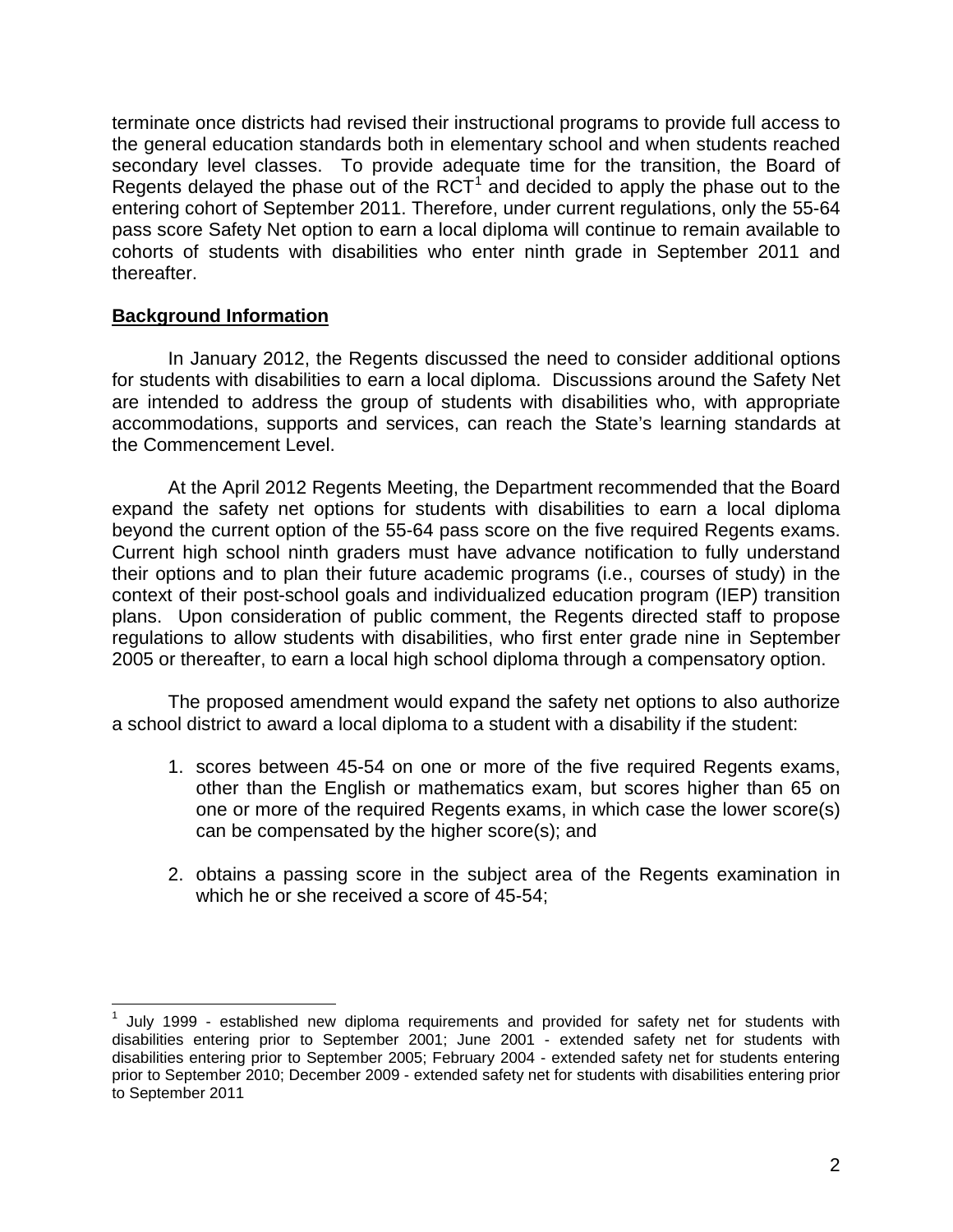- 3. has an attendance rate of at least 95 percent for the school year during which the student took the Regents examination in which he or she received a score of 45-54, exclusive of excused absences; provided that
- 4. a student may not use the compensatory score option if the student is using a passing score on one or more RCTs to graduate with a local diploma.

A copy of the proposed amendment is attached. Supporting materials for the proposed amendment are available upon request from the Secretary to the Board of Regents.

### **Recommendation**

It is recommended that the P-12 Education Committee reach consensus on the intent of the proposed rule prior to taking action at the October 2012 Regents meeting.

#### **Timetable for Implementation**

The proposed amendment is before the P-12 Education Committee for discussion in June 2012. A Notice of Proposed Rule Making will be published in the State Register no later than July 3, 2012. Public comment on the proposed amendment will be accepted for 45 days from the date of the publication in the State Register.

Following the receipt of public comment, it is anticipated that the proposed amendment will be submitted for action at the October 2012 meeting with a proposed effective date of October 31, 2012.

Attachment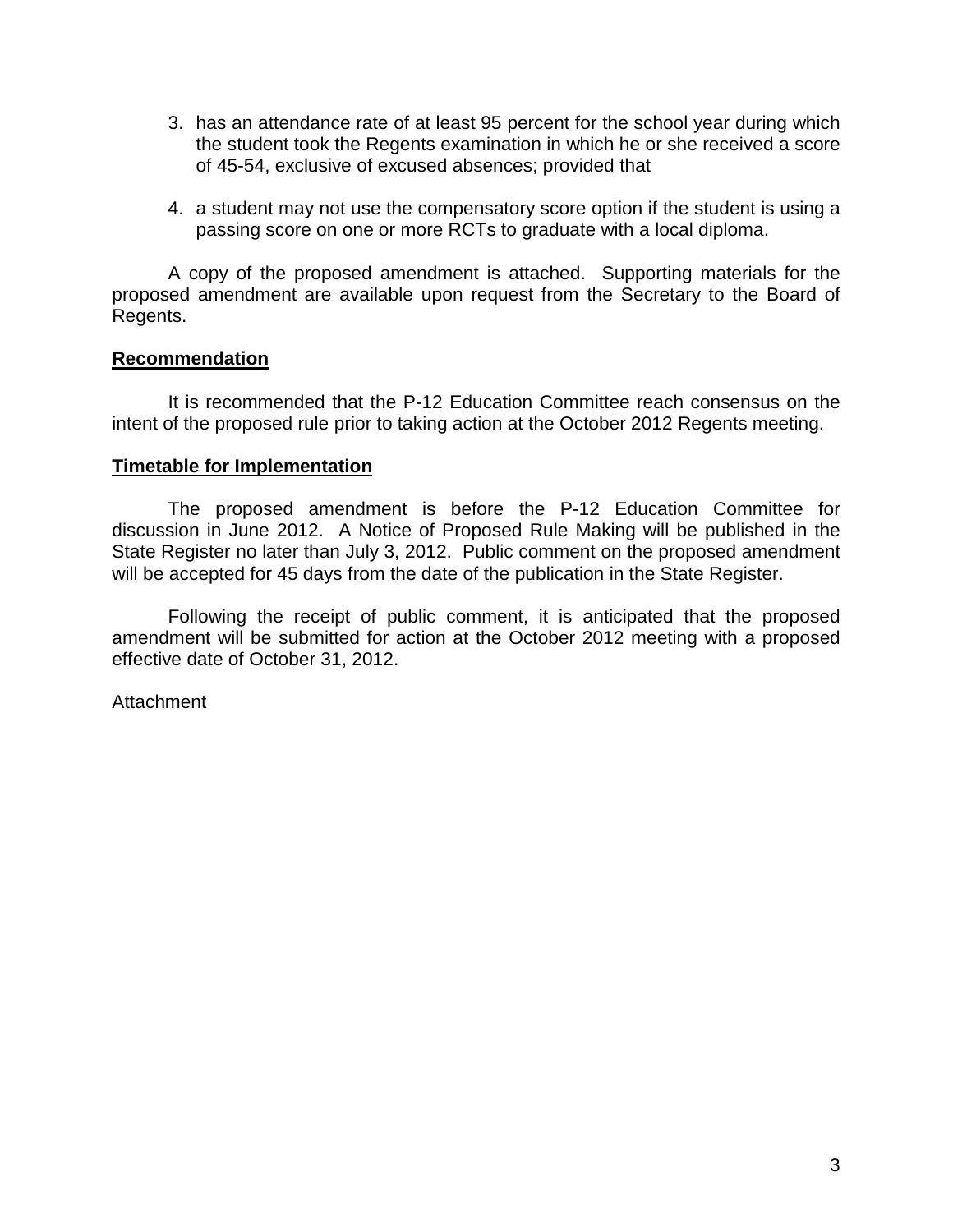AMENDMENT OF THE REGULATIONS OF THE COMMISSIONER OF EDUCATION Pursuant to Education Law sections 101, 207, 208, 209, 305, 308 and 309

Section 100.5 of the Regulations of the Commissioner of Education is amended, effective October 3, 2012, as follows:

§100.5 Diploma requirements.

(a) General requirements for a Regents or a local high school diploma. Except as provided in paragraph (d)(6) of this section, the following general requirements shall apply with respect to a Regents or local high school diploma. Requirements for a diploma apply to students depending upon the year in which they first enter grade nine. A student who takes more than four years to earn a diploma is subject to the requirements that apply to the year that student first entered grade nine. Students who take less than four years to complete their diploma requirements are subject to the provisions of subdivision (e) of this section relating to accelerated graduation.

- $(1)$  . . .
- $(2)$  . . .
- $(3)$  . . .
- $(4)$  . .

(5) State assessment system. (i) Except as otherwise provided in subparagraphs (ii), (iii) and (iv) of this paragraph, all students shall demonstrate attainment of the New York State learning standards:

- $(a)$ . . .
- $(b)$ . . .
- (c) United States history and government: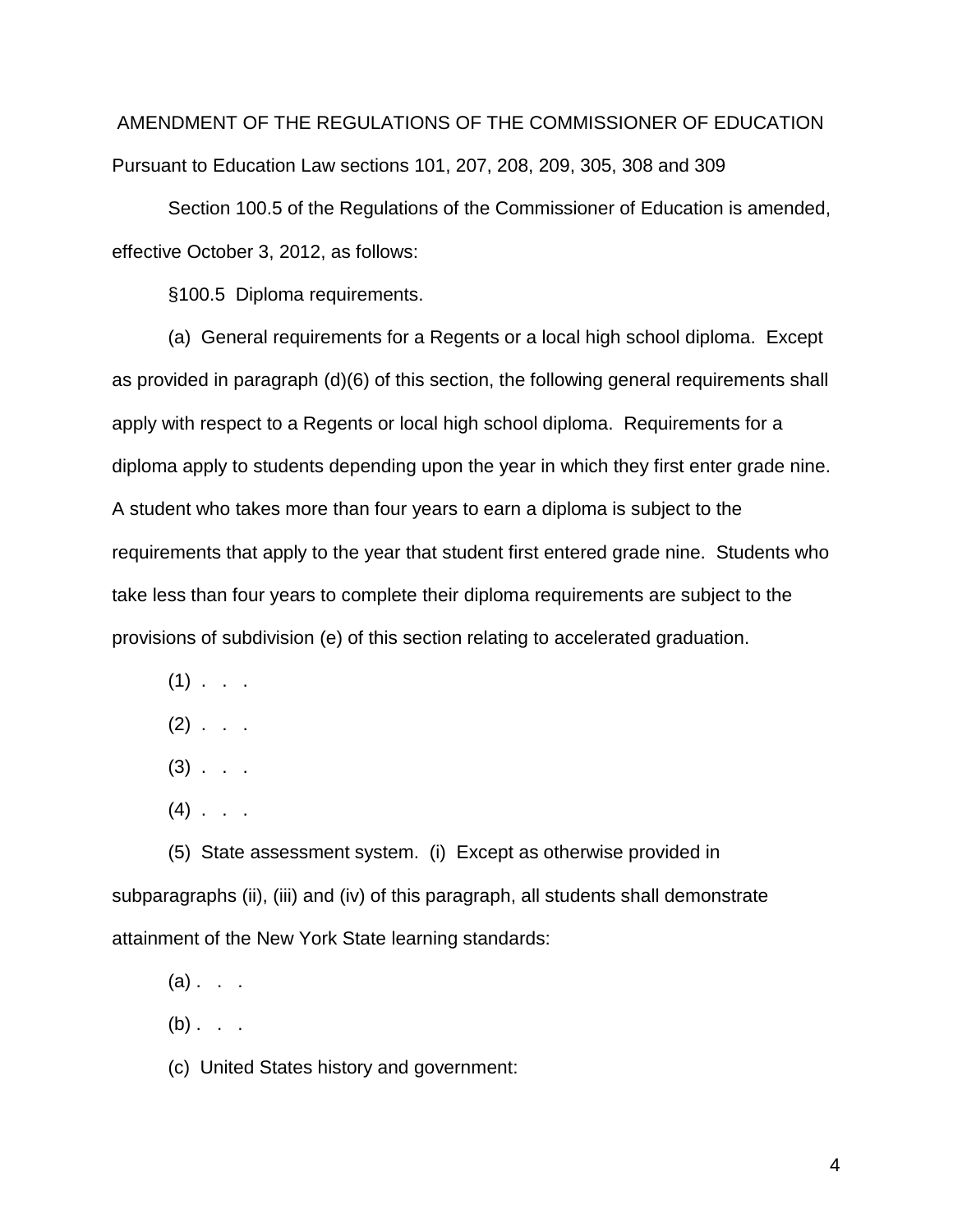$(1)$  . .

 $(2)$  . . .

(3) for students with disabilities who first enter grade nine in or after September 1998 and prior to September 2011 and who fail the Regents examination in United States history and government, the United States history and government requirements for a local diploma may be met by passing the Regents competency test in United States history and government. For students with disabilities who first enter grade nine in September 2005 and thereafter, the United States history and government requirements for a local diploma may also be met by passing the Regents examination in United States history and government with a score of 55-64 or as provided in subparagraph (b)(7)(vi) of this section. This provision shall apply only to students with disabilities who are entitled to attend school pursuant to Education Law, section 3202 or 4402(5);

- $(4)$  . .
- (d) Science:
- $(1)$  . . .
- $(2)$  . . .

(3) for students with disabilities who first enter grade nine in or after September 1999 and prior to September 2011 and who fail a Regents examination in science, the science requirements for a local diploma may be met by passing the Regents competency test in science. For students with disabilities who first enter grade nine in September 2005 and thereafter, the science requirements for a local diploma may also be met by passing a Regents examination in science with a score of 55-64 or as

5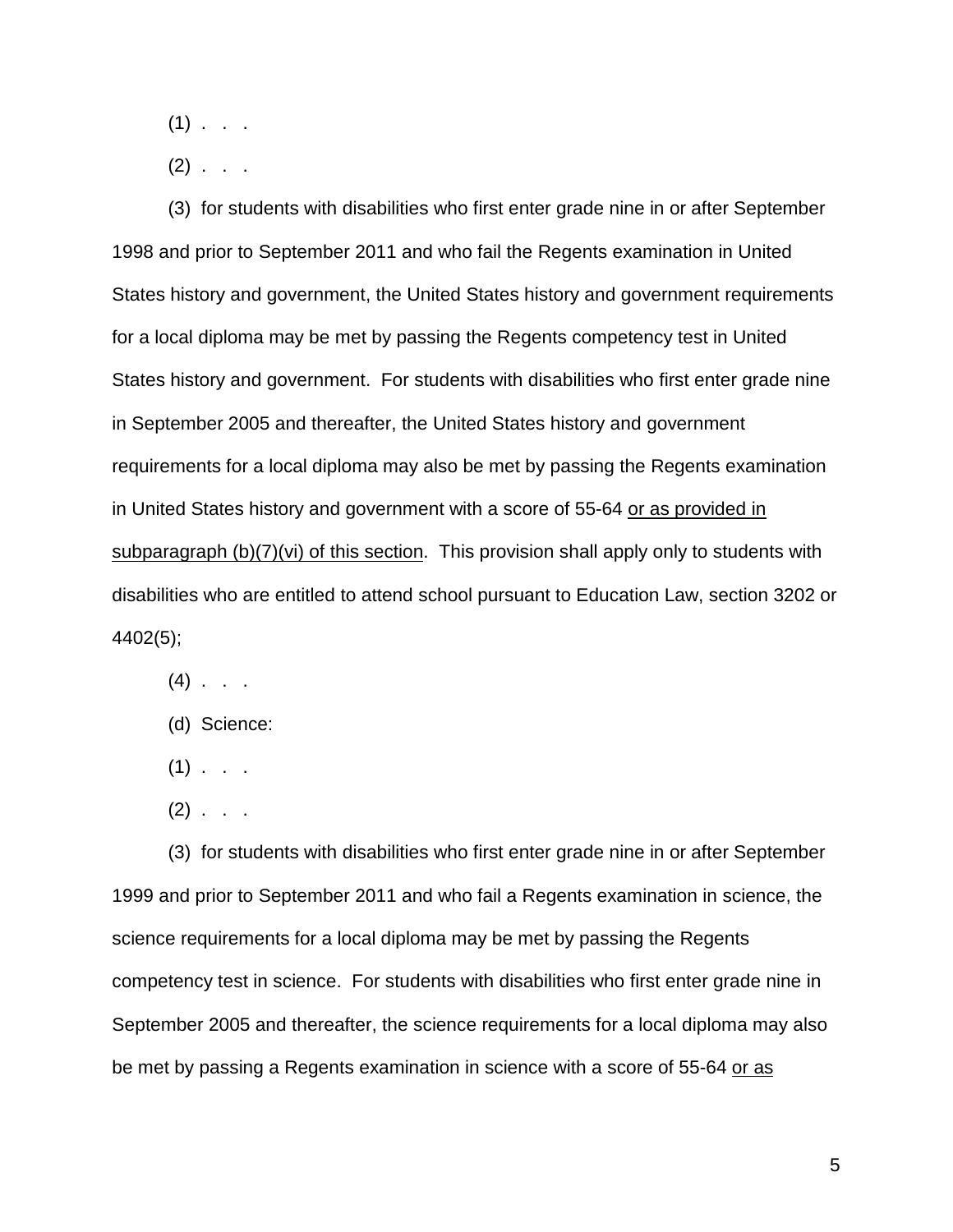provided in subparagraph (b)(7)(vi) of this section. This provision shall apply only to students with disabilities who are entitled to attend school pursuant to Education Law, section 3202 or 4402(5);

 $(4)$  . .

- (e) Global history and geography:
- $(1)$  . . .
- $(2)$  . . .

(3) for students with disabilities who first enter grade nine in or after September 1998 and prior to September 2011 and who fail the Regents examination in global history and geography, the global history and geography requirements for a local diploma may be met by passing the Regents competency test in global studies. For students with disabilities who first enter grade nine in September 2005 and thereafter, the global history and geography requirements for a local diploma may also be met by passing the Regents examination in global history and geography with a score of 55-64 or as provided in subparagraph (b)(7)(vi) of this section. This provision shall apply only to students with disabilities who are entitled to attend school pursuant to Education Law, section 3202 or 4402(5);

- $(4)$  . . .
- $(ii)$  . . .
- $(iii)$  . . .
- $(iv)$  . . .
- $(v)$  . . .
- $(6)$  . . .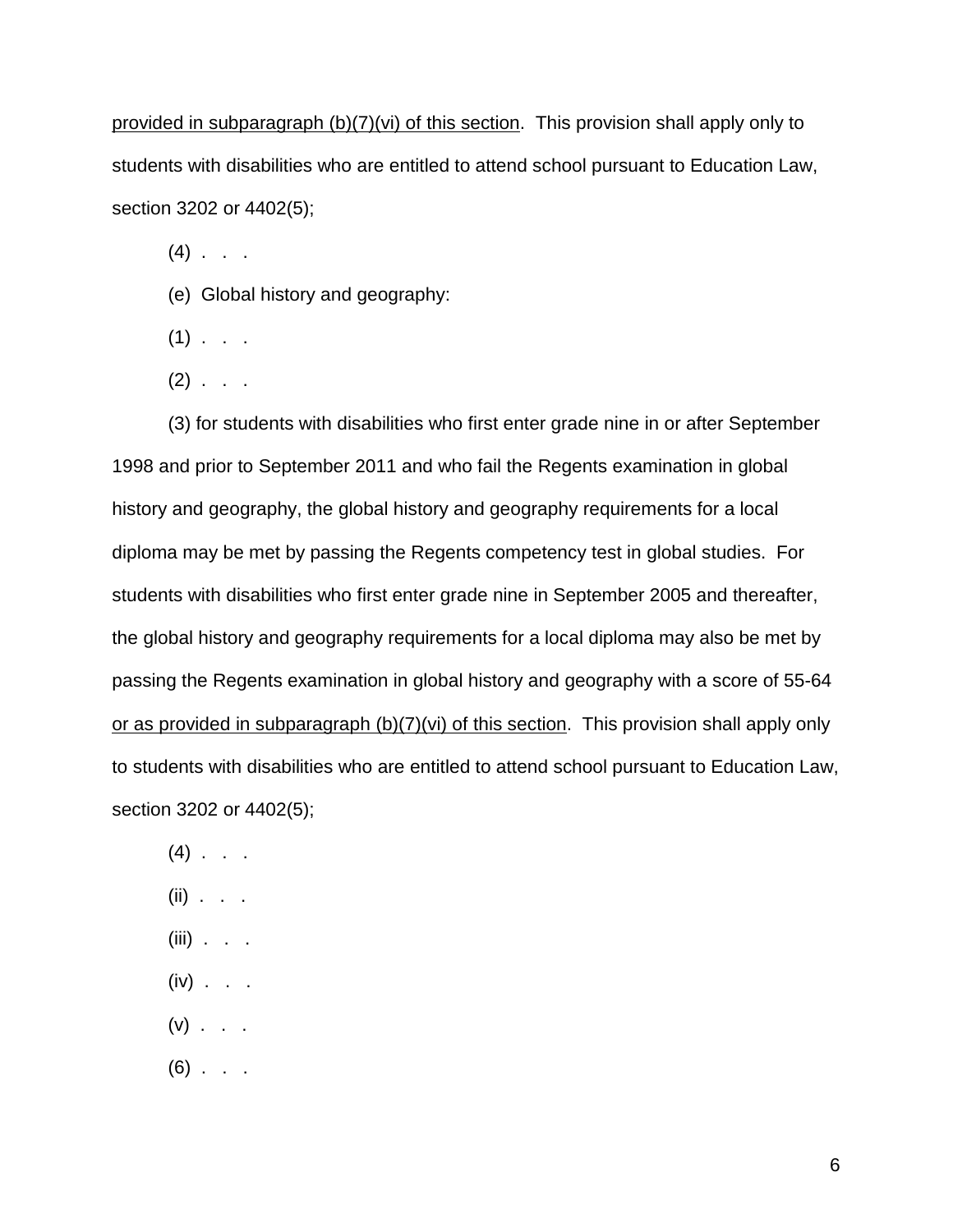- $(7)$  . . .
- $(8)$  . .

(b) Additional requirements for the Regents diploma. Except as provided in paragraph (d)(6) of this section, the following additional requirements shall apply for a Regents diploma.

- $(1)$  . . .
- $(2)$  . . .
- $(3)$  . . .
- $(4)$  . . .
- $(5)$  . . .
- $(6)$  . . .
- (7) Types of diplomas.
- $(i)$  . . .
- $(ii)$  . . .
- $(iii)$  . . .
- $(iv)$  . . .
- $(v)$  . . .

(vi) Local diploma options for students with disabilities. The provisions of this subparagraph shall apply only to students with disabilities who are entitled to attend school pursuant to Education Law section 3202 or 4402(5).

(a) For students with disabilities who first enter grade nine in or after September 2001 and prior to September 2011 and who fail required Regents examinations for graduation but pass Regents competency tests in those subjects, as provided for in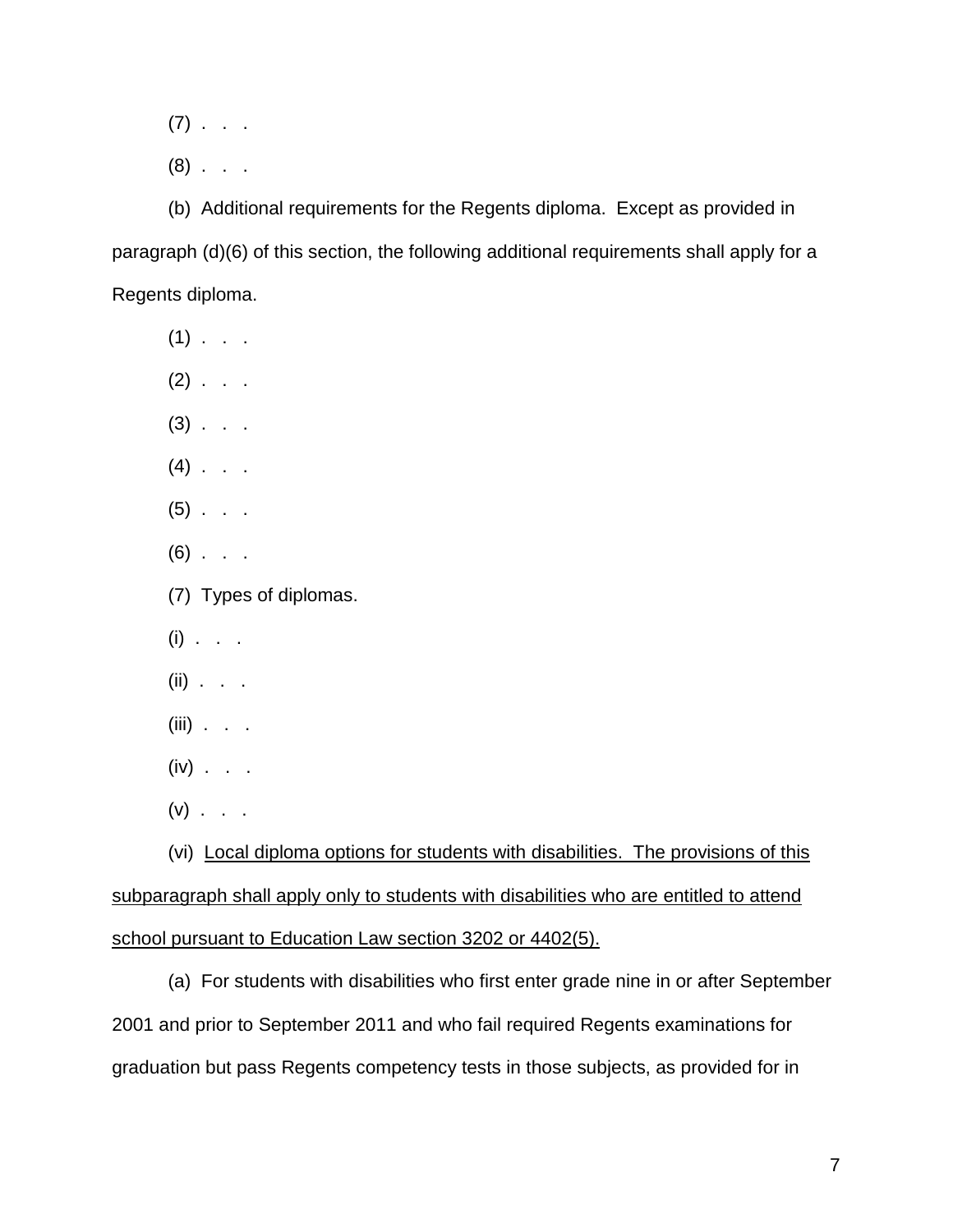paragraph (a)(5) of this section, a local diploma may be issued by the local school district.

(b) For students with disabilities who first enter grade nine in September 2005 and thereafter, a score by such student of 55-64 may be considered as a passing score on any Regents examination required for graduation, and in such event and subject to the requirements of paragraph (c)(6) of this section, the school may issue a local diploma to such student. [This provision shall apply only to students with disabilities who are entitled to attend school pursuant to Education Law, section 3202 or 4402(5).]

(c) Notwithstanding the provisions of clause (b) of this subparagraph, for students with disabilities who first enter grade nine in September 2005 and thereafter, a student's score of 45-54 on a Regents examination required for graduation, other than the English and mathematics examinations, may, for purposes of earning a local diploma, be compensated by a score of 65 or higher on one of the other required Regents examinations; provided that:

(1) each examination for which the student earned a score of 45-54 must be compensated by a score of 65 higher on a separate examination; a score of 65 or higher on a single examination may not be used to compensate more than one examination for which the student earned a score of 45-54; and

 (2) the student has attained at least a 65 course average in the subject area of the Regents examination in which he or she received a score of 45-54; and

 (3) the student has an attendance rate of at least 95 percent for the school year during which the student took the Regents examination in which he or she received a score of 45-54, exclusive of excused absences; and

8